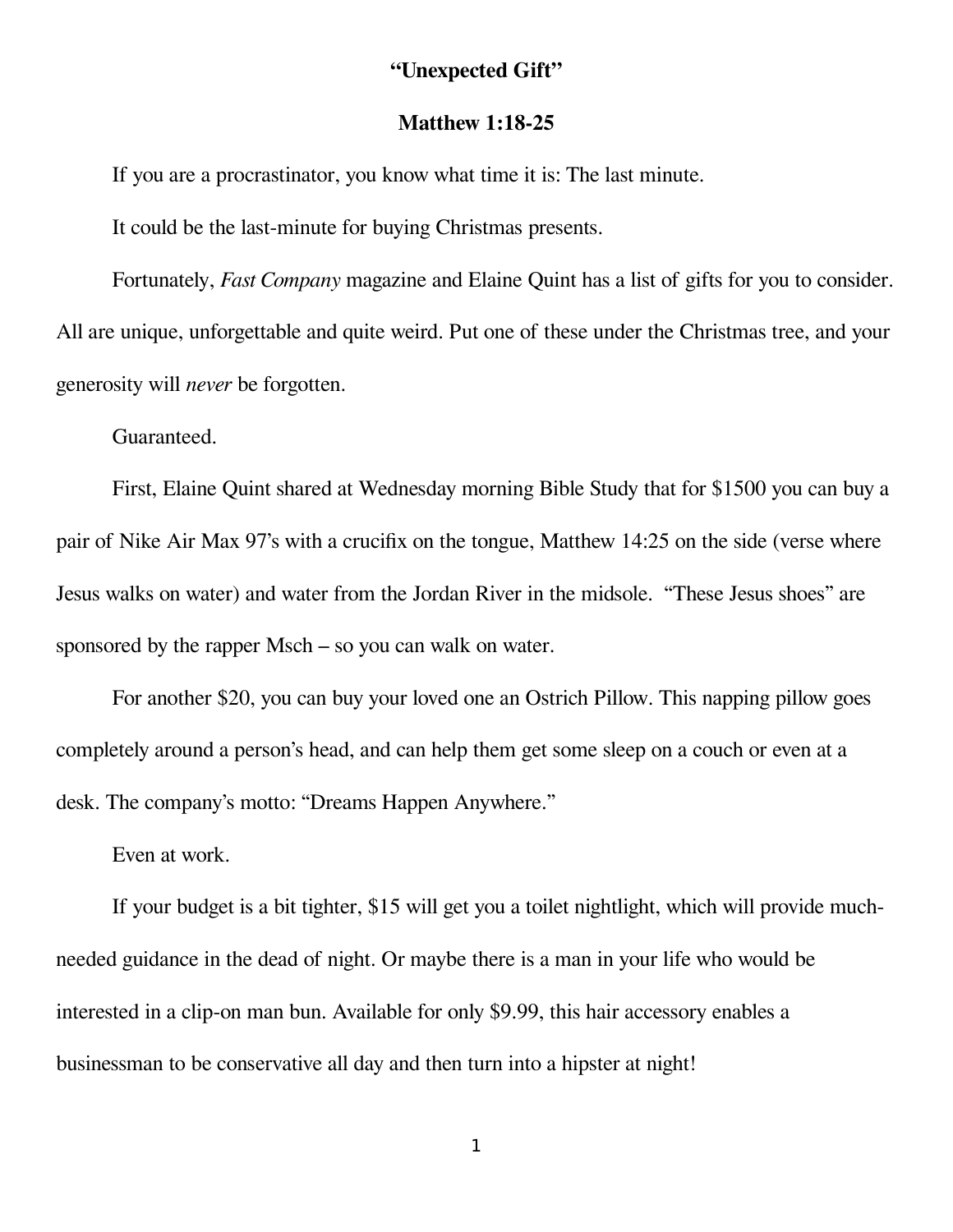And for a cat-loving friend or family member, \$25 will buy the weirdest gift of all: A cat brush shaped like a tongue.

This brush is held in your mouth, and you use it to bond with your kitty by pretending to lick it like a mother cat. By doing so, you are "communicating in their love language." Using the Licki Brush is said to be an "oddly meditative practice," soothing for both owner and cat.

For most people, a Licki Brush would be a *truly* unexpected gift.

So what were the people of Israel expecting during the rule of Emperor Augustus of Rome? They had no Christmas to celebrate, so they weren't looking for anyone to surprise them with a Licki Brush or an Ostrich Pillow. But the people had hopes and dreams in their time of oppression, and some of these expectations were based on their Hebrew Scriptures.

So what they get is a girl who's pregnant.

This is a really odd sign or gift.

The prophet Isaiah had explained that "the Lord himself will give you a sign. Look, the young woman is with child and shall bear a son, and shall name him Immanuel" (Isaiah 7:14). Such a prophecy was thrilling, because the name Immanuel means "God is with us," and the people of Israel were longing for God's presence and power. In the face of threats from foreign rulers, Isaiah was predicting that God was going to free them from oppression and bring peace to their land.

So maybe the gift was a girl *with child*, who would bear the child, yet another gift — a child named Immanuel, a sign of God's presence and power.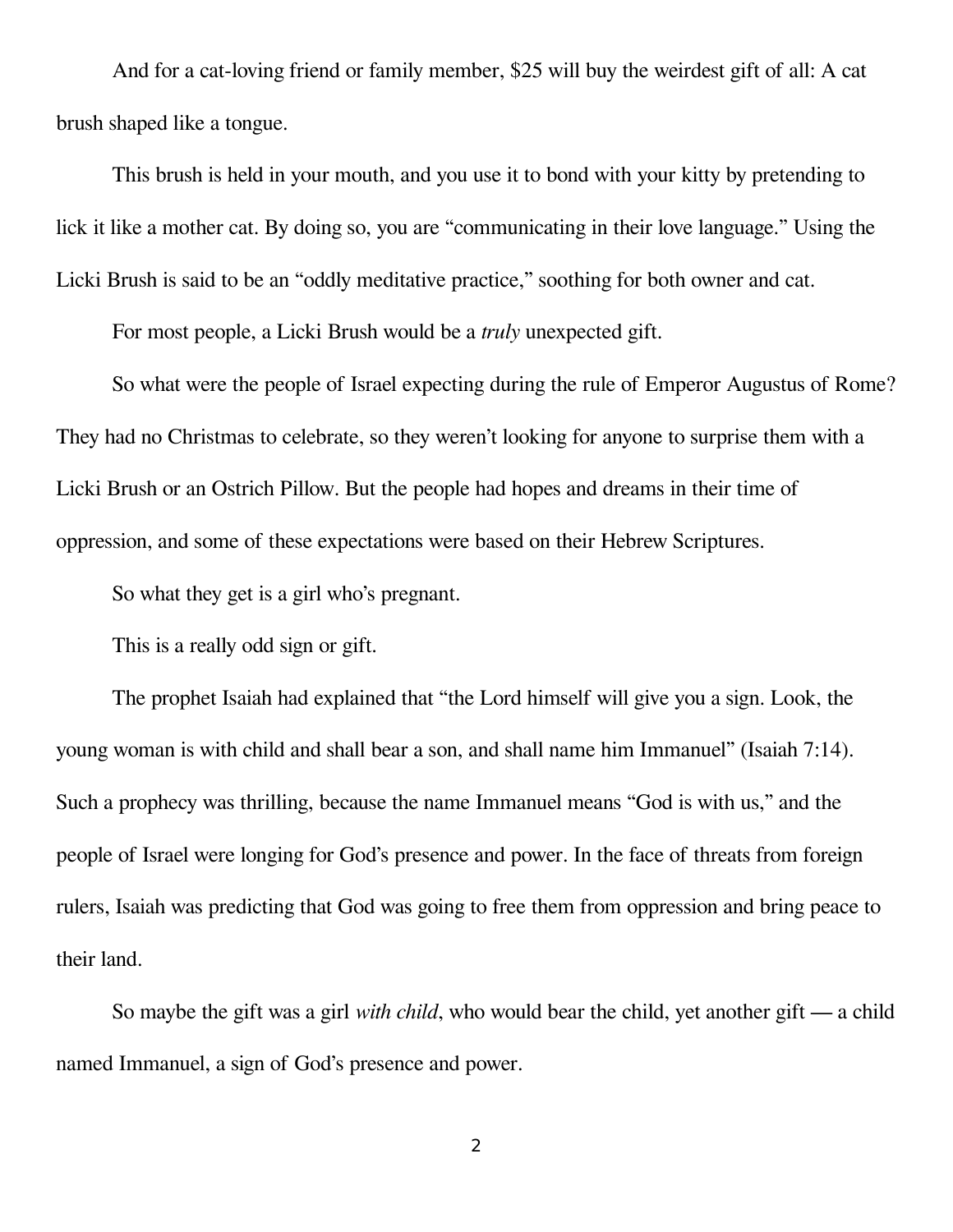The people also knew Psalm 80, a prayer for the restoration of Israel. "Stir up your might, and come to save us!" says this desperate appeal to God. "Restore us, O God; let your face shine, that we may be saved!" (vv. 2-3). The people of Israel heard their enemies laughing at them, and they sensed that their neighbors were looking down on them, so they cried to God, "Let your hand be upon the one at your right hand, the one whom you made strong for yourself" (v. 17).

So perhaps the gift was a mighty messenger, God's right-hand man.

Both of these were expected gifts — desirable and deeply appreciated. Both Immanuel and the mighty messenger were part of the expectations of the people. But the gospel of Matthew tells us that "the birth of Jesus the Messiah" took place in a way that no one saw coming (v. 18).

He was an *unexpected gift.*

 "When his mother Mary had been engaged to Joseph, but before they lived together, she was found to be with child from the Holy Spirit" (v. 18). Pregnant by the Holy Spirit — that's *unexpected!* 

In the original Hebrew of the Old Testament, Isaiah speaks of a "young woman," not necessarily a virgin, and there is no mention of the Holy Spirit.

"Her husband Joseph, being a righteous man and unwilling to expose her to public disgrace, planned to dismiss her quietly" (v. 19). Joseph planned to separate from her discretely — that's *unexpected!* He could have shamed her in public and even had her stoned, which back then meant throwing stones at her until she was dead. Very different than getting stoned today.

"But just when he had resolved to do this, an angel of the Lord appeared to him in a dream and said, 'Joseph, son of David, do not be afraid to take Mary as your wife, for the child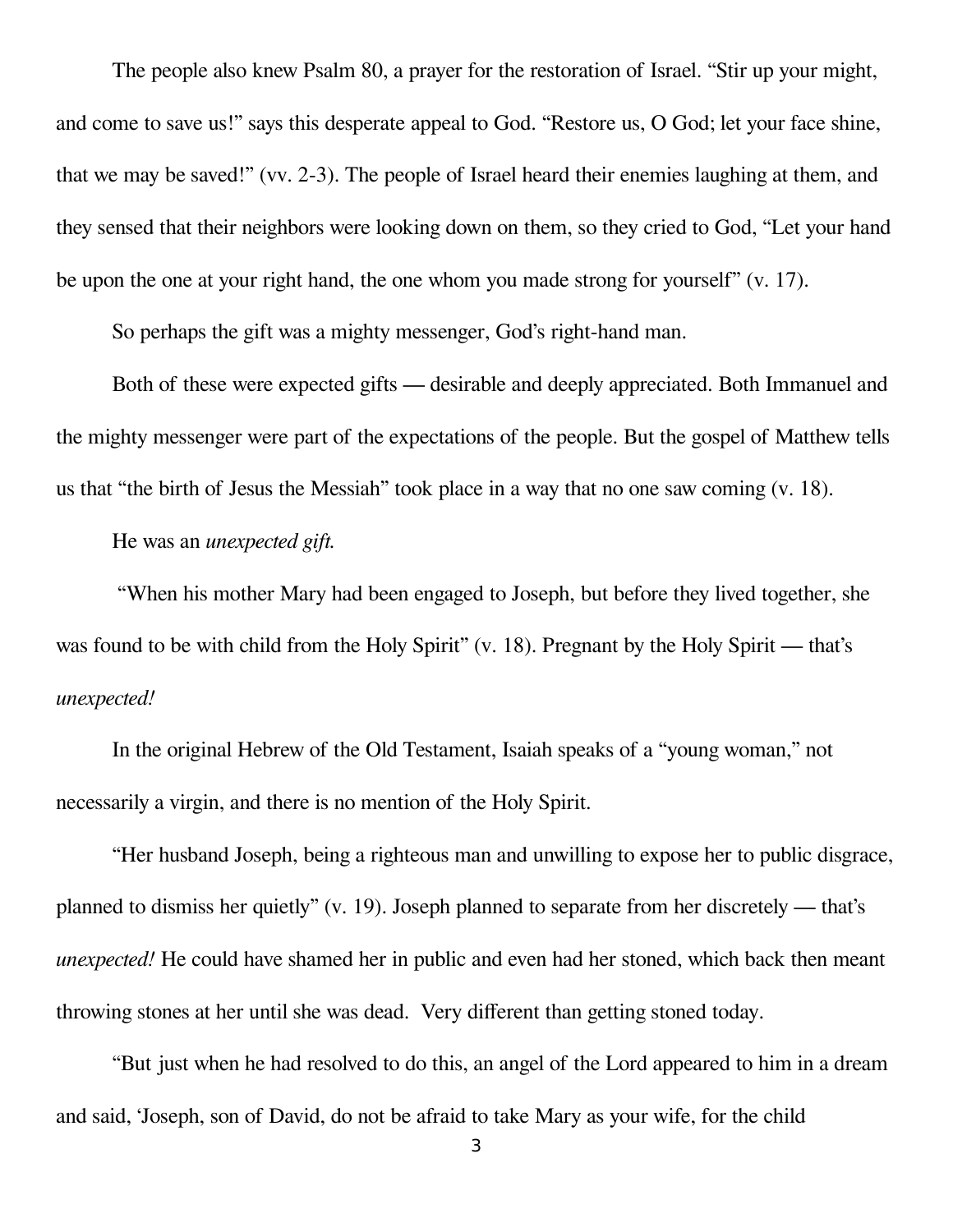conceived in her is from the Holy Spirit. She will bear a son, and you are to name him Jesus, for he will save his people from their sins'" (vv. 20-21).

An angel appeared to Joseph in a dream — that's *unexpected!* And the angel gave him the name Jesus, which means "Savior" — that's *unexpected!* Jesus came to save us from our sins.

Of course, Matthew fulfills the expectations of Israel when he says, "All this took place to fulfill what had been spoken by the Lord through the prophet: 'Look, the virgin shall conceive and bear a son, and they shall name him Emmanuel,' which means, 'God is with us'" (vv. 22-23).

Jesus may be an unexpected gift, but he is not weird at all. Instead, he shows that God is truly with us, and that his mission is to save us from our sins.

In the gospel of Luke, we hear some additional surprising news: When the shepherds of Bethlehem were watching their flock at night, "an angel of the Lord stood before them, and the glory of the Lord shone around them" (2:9). The appearance of an angel to a bunch of laborers in a field — that's *unexpected!*

Then the angel said to them, "To you is born this day in the city of David a Savior, who is the Messiah, the Lord" (v. 11). The child is not only a Savior, but the Messiah and the Lord that's *unexpected!*

And finally, said the angel, "you will find a child wrapped in bands of cloth and lying in a manger" (v. 12). The Savior, Messiah and Lord is born not in a luxurious palace, but in a rustic cave — that's *unexpected!*

Just about everything about Jesus is unexpected. He may be the most surprising gift of all time.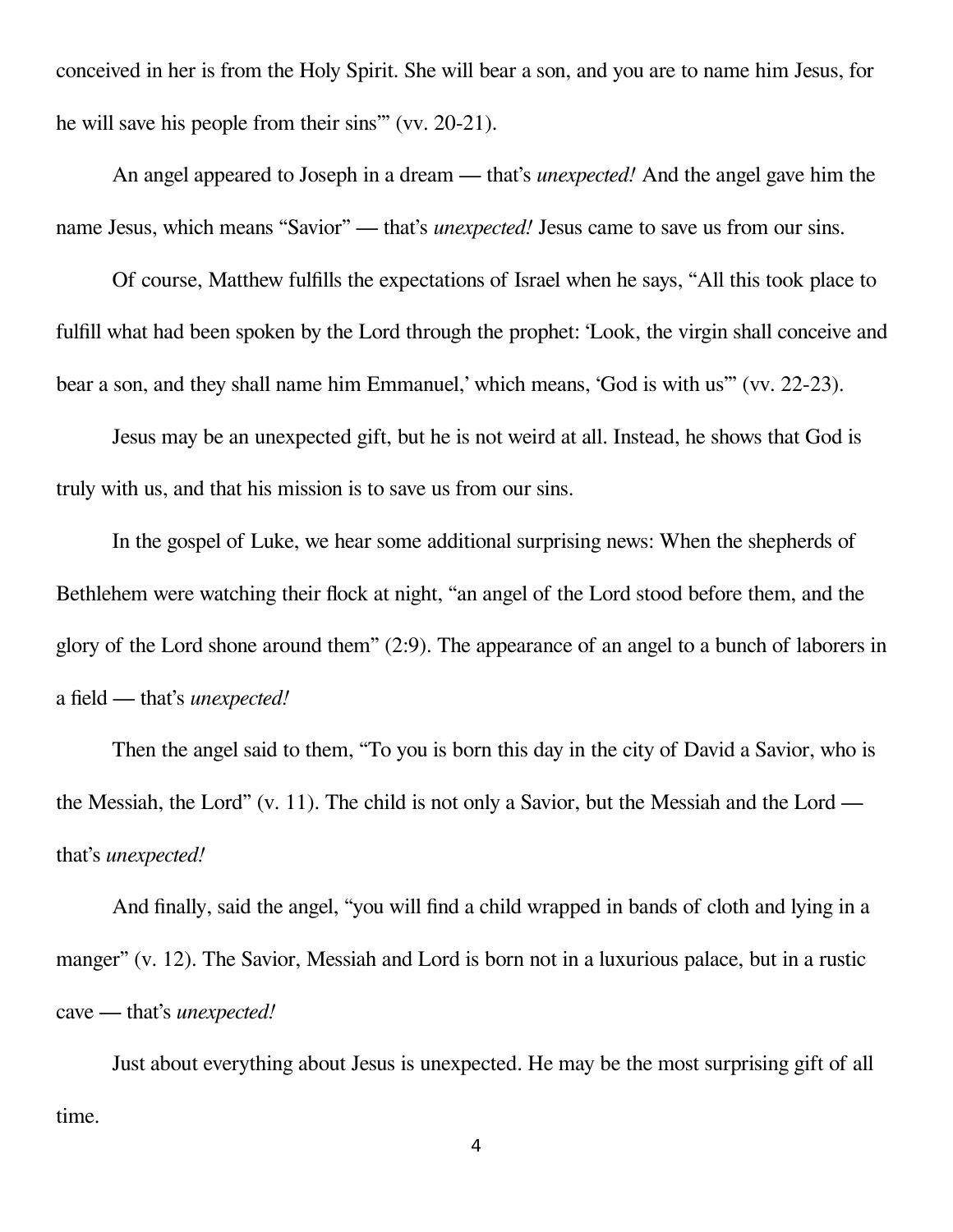And also the most transformative.

So how can we respond to such a gift? A short thank-you note may be appropriate for a pair of air-conditioned shoes or a clip-on man bun, but thanks for the gift of Jesus takes a bit more thought.

This Christmas, our challenge is to accept Jesus into the deepest parts of yourself as a surprising and transformative gift.

The gift of Jesus as *Immanuel* means that God is with us in every time and place and situation. Jesus comes to us as nothing less than the presence and power of God in human form. He is with us when our friends desert us. When our marriage is falling apart. When our jobs are unsatisfying, unstable or unexpectedly taken away from us.

In all of these traumatic experiences, Jesus is Immanuel, present with us in surprising and life-giving ways.

The gift of Jesus as *Savior* means that God is with us to help us, save us and transform us. Jesus is not simply standing by our side, as a supportive friend would be. No, he comes in decisive action. The name Jesus literally means "God helps" or "God saves," which tells us that he has a particular agenda in the world.

When we are feeling overwhelmed, Jesus helps.

When we are overcome by sin, Jesus forgives.

When we feel lost or defeated or powerless, Jesus saves.